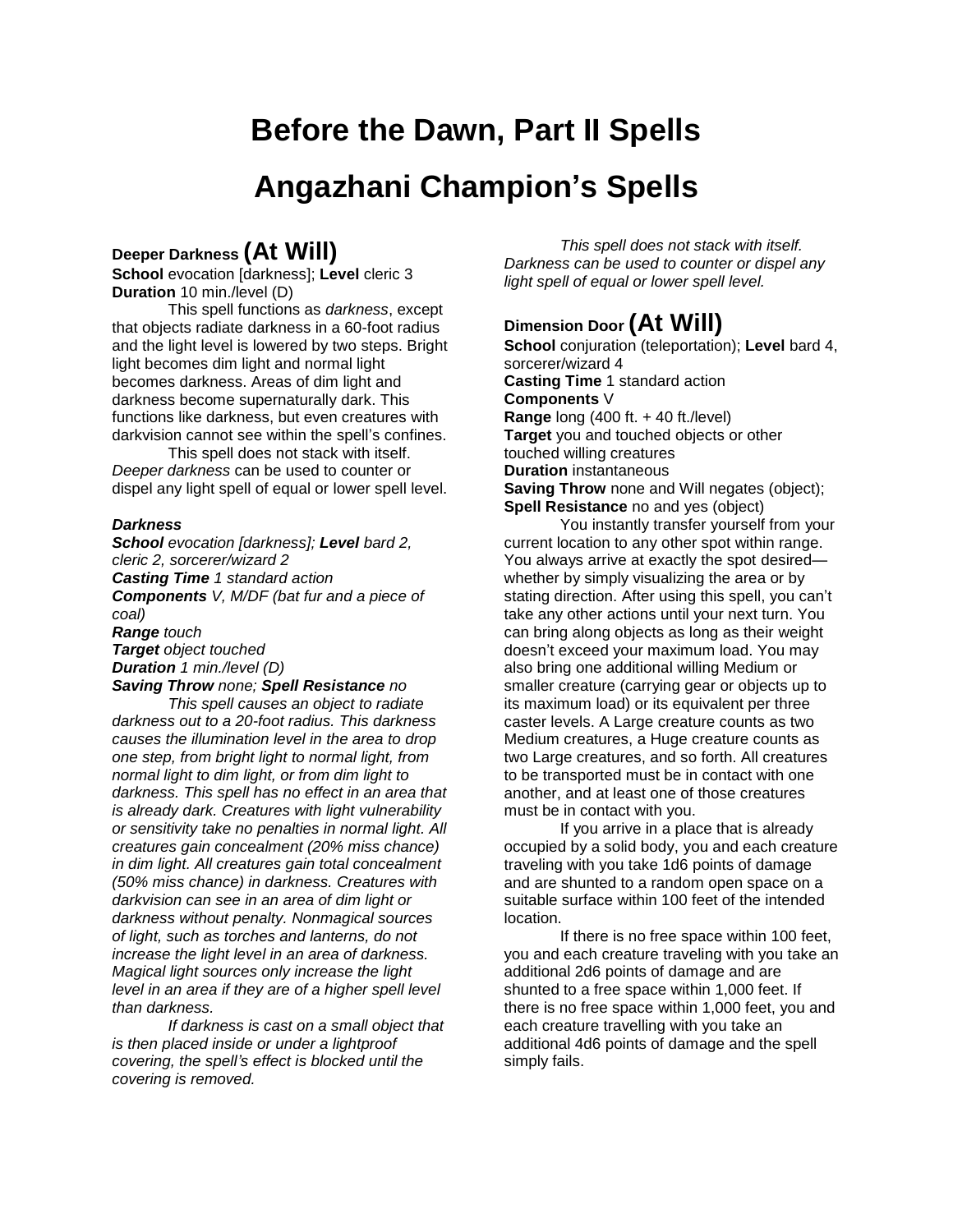### **Dispel Magic (At Will)**

**School** abjuration; **Level** bard 3, cleric 3, druid 4, paladin 3, sorcerer/wizard 3 **Casting Time** 1 standard action **Components** V, S **Range** medium (100 ft. + 10 ft./level) **Target or Area** one spellcaster, creature, or object

**Duration** instantaneous

**Saving Throw** none; **Spell Resistance** no You can use *dispel magic* to end one ongoing spell that has been cast on a creature or object, to temporarily suppress the magical abilities of a magic item, or to counter another spellcaster's spell. A dispelled spell ends as if its duration had expired. Some spells, as detailed in their descriptions, can't be defeated by *dispel magic*. *Dispel magic* can dispel (but not counter) spell-like effects just as it does spells. The effect of a spell with an instantaneous duration can't be dispelled, because the magical effect is already over before the *dispel magic* can take effect.

You choose to use *dispel magic* in one of two ways: a targeted dispel or a counterspell.

*Targeted Dispel*: One object, creature, or spell is the target of the *dispel magic* spell. You make one dispel check (1d20 + your caster level) and compare that to the spell with highest caster level ( $DC = 11 +$  the spell's caster level). If successful, that spell ends. If not, compare the same result to the spell with the next highest caster level. Repeat this process until you have dispelled one spell affecting the target, or you have failed to dispel every spell.

For example, a 7th-level caster casts *dispel magic*, targeting a creature affected by *stoneskin* (caster level 12th) and *fly* (caster level 6th). The caster level check results in a 19. This check is not high enough to end the *stoneskin*  (which would have required a 23 or higher), but it is high enough to end the *fly* (which only required a 17). Had the dispel check resulted in a 23 or higher, the *stoneskin* would have been dispelled, leaving the *fly* intact. Had the dispel check been a 16 or less, no spells would have been affected.

You can also use a targeted dispel to specifically end one spell affecting the target or one spell affecting an area (such as a *wall of fire*). You must name the specific spell effect to be targeted in this way. If your caster level check is equal to or higher than the DC of that spell, it ends. No other spells or effects on the target are

dispelled if your check is not high enough to end the targeted effect.

If you target an object or creature that is the effect of an ongoing spell (such as a monster summoned by *summon monster*), you make a dispel check to end the spell that conjured the object or creature.

If the object that you target is a magic item, you make a dispel check against the item's caster level ( $DC = 11 +$  the item's caster level). If you succeed, all the item's magical properties are suppressed for 1d4 rounds, after which the item recovers its magical properties. A suppressed item becomes nonmagical for the duration of the effect. An interdimensional opening (such as a *bag of holding*) is temporarily closed. A magic item's physical properties are unchanged: A suppressed magic sword is still a sword (a masterwork sword, in fact). Artifacts and deities are unaffected by mortal magic such as this.

You automatically succeed on your dispel check against any spell that you cast yourself.

*Counterspell*: When *dispel magic* is used in this way, the spell targets a spellcaster and is cast as a counterspell. Unlike a true counterspell, however, *dispel magic* may not work; you must make a dispel check to counter the other spellcaster's spell.

### **Dominate Monster (DC 21) 3/day**

**School** enchantment (compulsion) [mindaffecting]; **Level** sorcerer/wizard 9 **Target** one creature

This spell functions like *dominate person,* except that the spell is not restricted by creature type.

#### *Dominate Person*

*School enchantment (compulsion) [mindaffecting]; Level bard 4, sorcerer/wizard 5 Casting Time 1 round Components V, S Range close (25 ft. + 5 ft./2 levels) Target one humanoid Duration 1 day/level Saving Throw Will negates; Spell Resistance yes*

*You can control the actions of any humanoid creature through a telepathic link that you establish with the subject's mind.*

*If you and the subject have a common language, you can generally force the subject to perform as you desire, within the limits of its*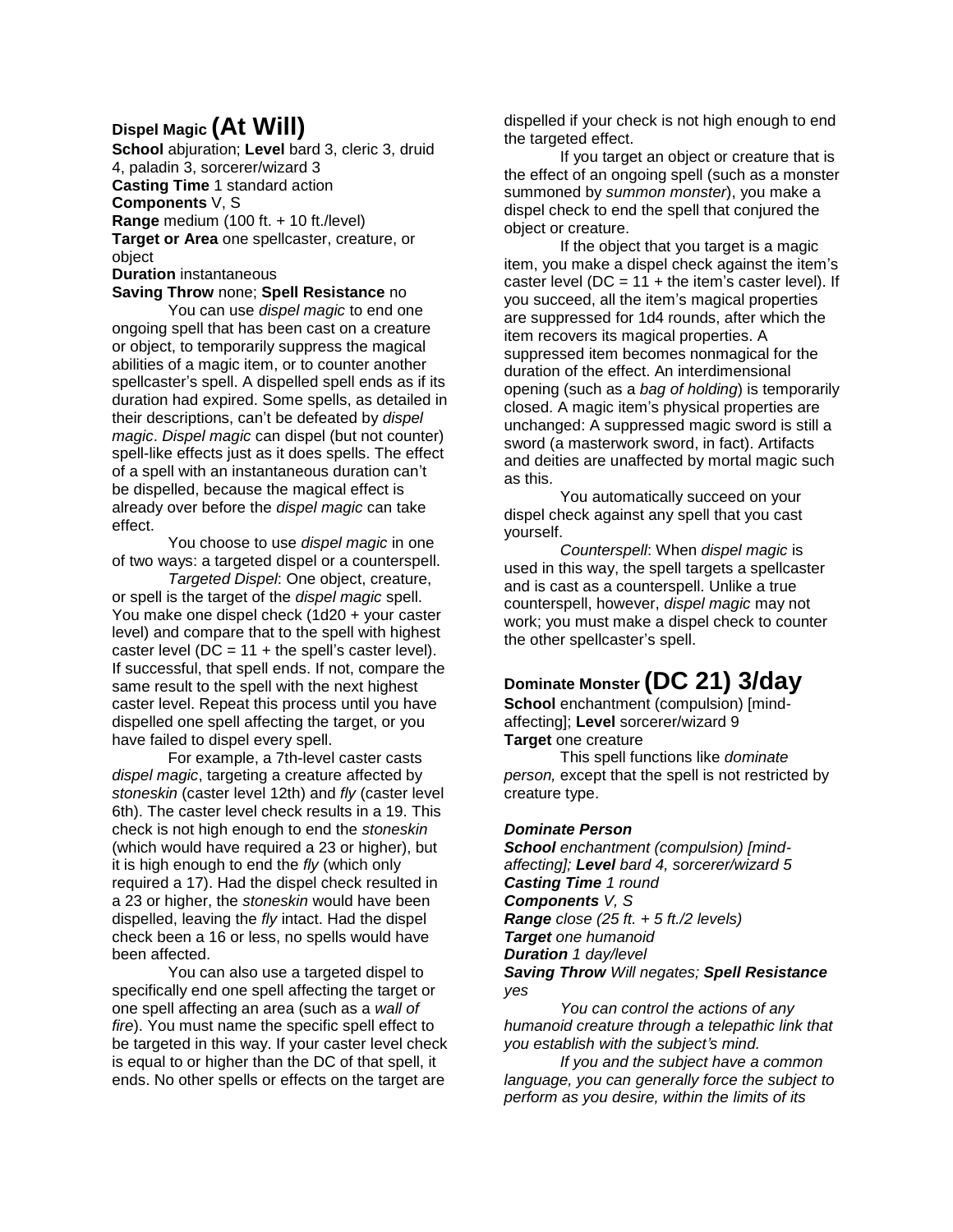*abilities. If no common language exists, you can communicate only basic commands, such as "Come here," "Go there," "Fight," and "Stand still." You know what the subject is experiencing, but you do not receive direct sensory input from it, nor can it communicate with you telepathically.*

*Once you have given a dominated creature a command, it continues to attempt to carry out that command to the exclusion of all other activities except those necessary for dayto-day survival (such as sleeping, eating, and so forth). Because of this limited range of activity, a Sense Motive check against DC 15 (rather than DC 25) can determine that the subject's behavior is being influenced by an enchantment effect (see the Sense Motive skill description).*

*Changing your orders or giving a dominated creature a new command is a move action.*

*By concentrating fully on the spell (a standard action), you can receive full sensory input as interpreted by the mind of the subject, though it still can't communicate with you. You can't actually see through the subject's eyes, so it's not as good as being there yourself, but you still get a good idea of what's going on.*

*Subjects resist this control, and any subject forced to take actions against its nature receives a new saving throw with a +2 bonus. Obviously self-destructive orders are not carried out. Once control is established, the range at which it can be exercised is unlimited, as long as you and the subject are on the same plane. You need not see the subject to control it.*

*If you don't spend at least 1 round concentrating on the spell each day, the subject receives a new saving throw to throw off the domination.*

*Protection from evil or a similar spell can prevent you from exercising control or using the telepathic link while the subject is so warded, but such an effect does not automatically dispel it.*

### **Fear (DC 16) 3/day**

**School** necromancy [fear, mind-affecting]; **Level**  bard 3, sorcerer/wizard 4 **Casting Time** 1 standard action **Components** V, S, M (the heart of a hen or a white feather) **Range** 30 ft. **Area** cone-shaped burst **Duration** 1 round/level or 1 round; see text **Saving Throw** Will partial; **Spell Resistance**  yes

An invisible cone of terror causes each living creature in the area to become panicked unless it succeeds on a Will save. If cornered, a panicked creature begins cowering. If the Will save succeeds, the creature is shaken for 1 round.

### **See Invisibility (Constant)**

**School** divination: Level bard 3, sorcerer/wizard  $\mathfrak{D}$ 

**Casting Time** 1 standard action

**Components** V, S, M (talc and powdered silver) **Range** personal

**Target** you

**Duration** 10 min./level (D)

You can see any objects or beings that are invisible within your range of vision, as well as any that are ethereal, as if they were normally visible. Such creatures are visible to you as translucent shapes, allowing you easily to discern the difference between visible, invisible, and ethereal creatures.

The spell does not reveal the method used to obtain invisibility. It does not reveal illusions or enable you to see through opaque objects. It does not reveal creatures who are simply hiding, concealed, or otherwise hard to see.

*See invisibility* can be made permanent with a *permanency* spell.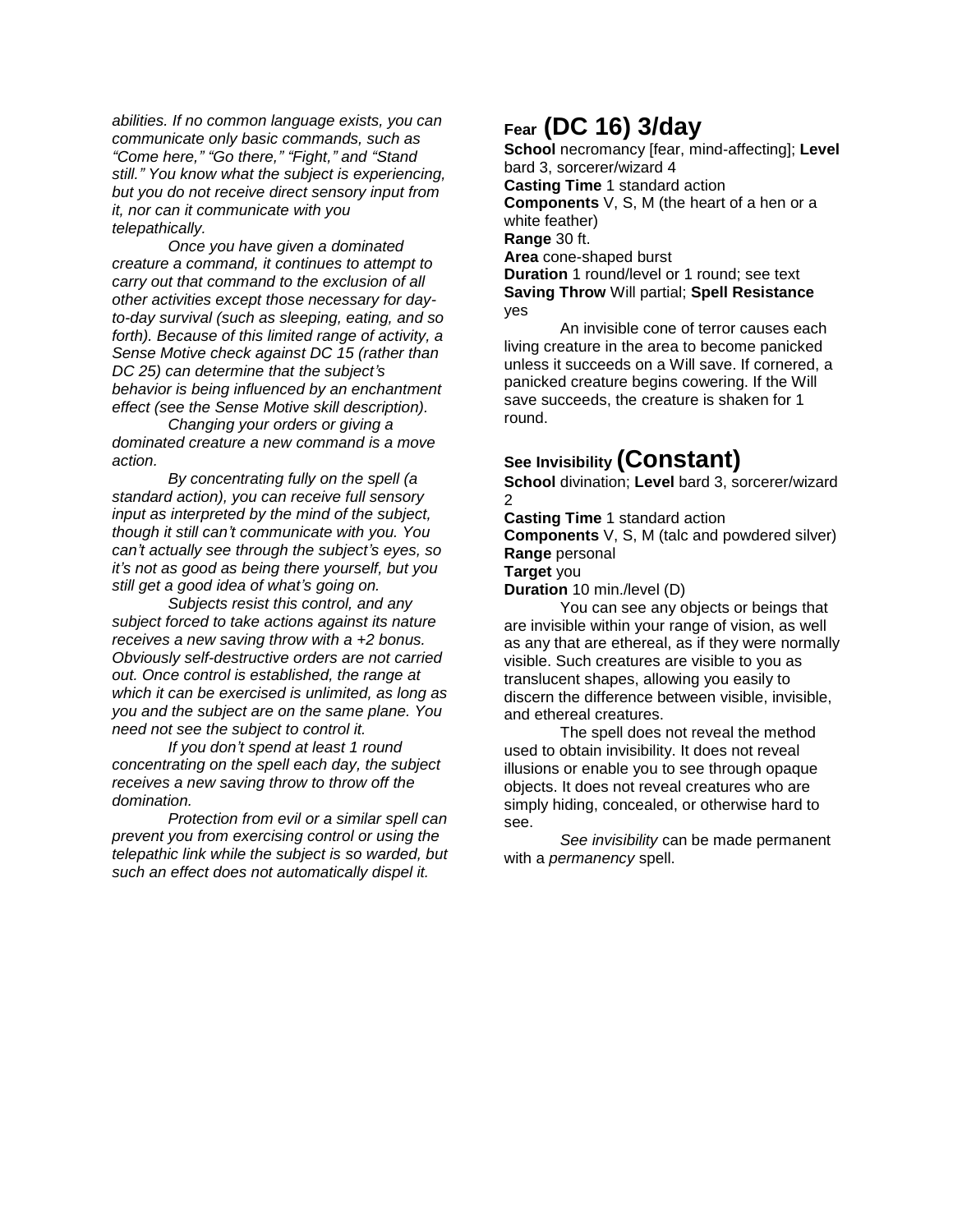# **Charau-Ka Chieftain's Druid Spells**

#### **Haste**

**School transmutation: Level bard 3.** sorcerer/wizard 3 **Casting Time** 1 standard action **Components** V, S, M (a shaving of licorice root) **Range** close (25 ft. + 5 ft./2 levels) **Targets** one creature/level, no two of which can be more than 30 ft. apart **Duration** 1 round/level **Saving Throw Fortitude negates (harmless); Spell Resistance** yes (harmless)

The transmuted creatures move and act more quickly than normal. This extra speed has several effects.

When making a full attack action, a hasted creature may make one extra attack with one natural or manufactured weapon. The attack is made using the creature's full base attack bonus, plus any modifiers appropriate to the

**\*\*\***

#### **Create Water**

**School** conjuration (creation) [water]; **Level** cleric 0, druid 0, paladin 1 **Casting Time** 1 standard action **Components** V, S **Range** close (25 ft. + 5 ft./2 levels) **Effect** up to 2 gallons of water/level **Duration** instantaneous **Saving Throw** none; **Spell Resistance** no

This spell generates wholesome, drinkable water, just like clean rain water. Water can be created in an area as small as will actually contain the liquid, or in an area three times as large—possibly creating a downpour or filling many small receptacles. This water disappears after 1 day if not consumed.

*Note*: Conjuration spells can't create substances or objects within a creature. Water weighs about 8 pounds per gallon. One cubic foot of water contains roughly 8 gallons and weighs about 60 pounds.

#### **Detect Poison**

**School divination; Level cleric 0, druid 0, paladin 1,** ranger 1, sorcerer/wizard 0 **Casting Time** 1 standard action **Components** V, S **Range** close (25 ft. + 5 ft./2 levels) **Target or Area** one creature, one object, or a 5-ft. cube **Duration** instantaneous

situation. (This effect is not cumulative with similar effects, such as that provided by a *speed*  weapon, nor does it actually grant an extra action, so you can't use it to cast a second spell or otherwise take an extra action in the round.)

A hasted creature gains a +1 bonus on attack rolls and a +1 dodge bonus to AC and Reflex saves. Any condition that makes you lose your Dexterity bonus to Armor Class (if any) also makes you lose dodge bonuses.

All of the hasted creature's modes of movement (including land movement, burrow, climb, fly, and swim) increase by 30 feet, to a maximum of twice the subject's normal speed using that form of movement. This increase counts as an enhancement bonus, and it affects the creature's jumping distance as normal for increased speed. Multiple *haste* effects don't stack. *Haste* dispels and counters *slow.*

#### **Saving Throw** none; **Spell Resistance** no

You determine whether a creature, object, or area has been poisoned or is poisonous. You can determine the exact type of poison with a DC 20 Wisdom check. A character with the Craft (alchemy) skill may try a DC 20 Craft (alchemy) check if the Wisdom check fails, or may try the Craft (alchemy) check prior to the Wisdom check. The spell can penetrate barriers, but 1 foot of stone, 1 inch of common metal, a thin sheet of lead, or 3 feet of wood or dirt blocks it.

### **Entangle (DC 14)**

**School** transmutation; **Level** druid 1, ranger 1 **Casting Time** 1 standard action **Components** V, S, DF **Range** long (400 ft. + 40 ft./level) **Area** plants in a 40-ft.-radius spread **Duration** 1 min./level (D) **Saving Throw**: Reflex partial; see text; **Spell Resistance**: no

This spell causes tall grass, weeds, and other plants to wrap around creatures in the area of effect or those that enter the area. Creatures that fail their save gain the entangled condition. Creatures that make their save can move as normal, but those that remain in the area must save again at the end of your turn.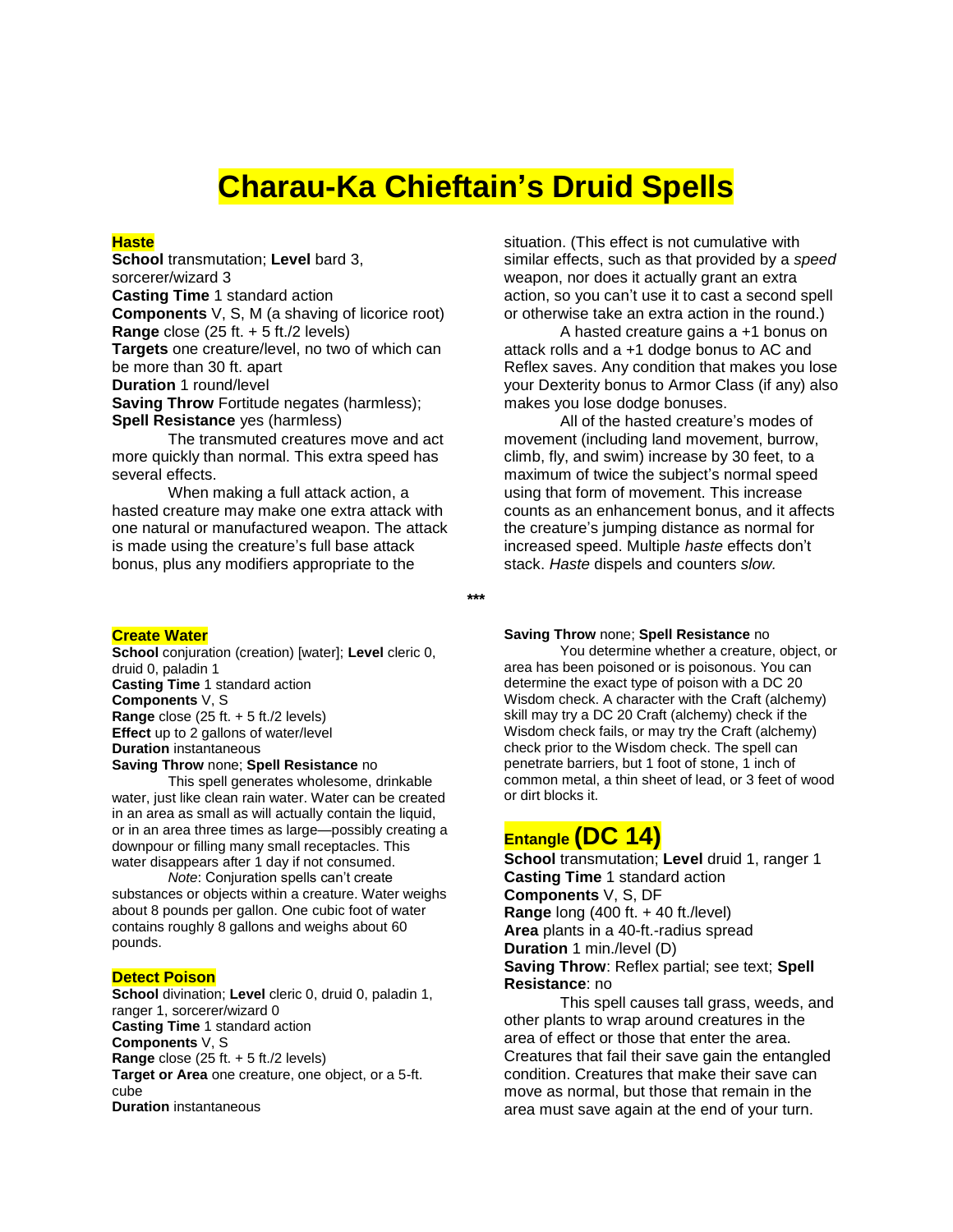Creatures that move into the area must save immediately. Those that fail must end their movement and gain the entangled condition. Entangled creatures can attempt to break free as a move action, making a Strength or Escape Artist check. The DC for this check is equal to the DC of the spell. The entire area of effect is considered difficult terrain while the effect lasts.

If the plants in the area are covered in thorns, those in the area take 1 point of damage each time they fail a save against the *entangle* or fail a check made to break free. Other effects, depending on the local plants, might be possible at GM discretion.

### **Flaming Sphere (DC 15) x2**

**School** evocation [fire]; **Level** druid 2, sorcerer/wizard 2 **Casting Time** 1 standard action **Components** V, S, M/DF (tallow, brimstone, and powdered iron) **Range** medium (100 ft. + 10 ft./level) **Effect** 5-ft.-diameter sphere **Duration** 1 round/level **Saving Throw** Reflex negates; **Spell Resistance** yes

A burning globe of fire rolls in whichever direction you point and burns those it strikes. It moves 30 feet per round. As part of this movement, it can ascend or jump up to 30 feet to strike a target. If it enters a space with a creature, it stops moving for the round and deals 3d6 points of fire damage to that creature, though a successful Reflex save negates that damage. A *flaming sphere* rolls over barriers less than 4 feet tall. It ignites flammable substances it touches and illuminates the same area as a torch would.

The sphere moves as long as you actively direct it (a move action for you); otherwise, it merely stays at rest and burns. It can be extinguished by any means that would put out a normal fire of its size. The surface of the sphere has a spongy, yielding consistency and so does not cause damage except by its flame. It cannot push aside unwilling creatures or batter down large obstacles. A *flaming sphere*  winks out if it exceeds the spell's range.

### **Flare (DC 13)**

**School** evocation [light]; Level bard 0, druid 0, sorcerer/wizard 0 **Casting Time** 1 standard action **Components** V **Range** close (25 ft. + 5 ft./2 levels)

**Effect** burst of light **Duration** instantaneous **Saving Throw** Fortitude negates; **Spell Resistance** yes

This cantrip creates a burst of light. If you cause the light to burst in front of a single creature, that creature is dazzled for 1 minute unless it makes a successful Fortitude save. Sightless creatures, as well as creatures already dazzled, are not affected by *flare*.

### **Magic Stone +9 (1d6+2)**

**School** transmutation; **Level** cleric 1, druid 1 **Casting Time** 1 standard action **Components** V, S, DF **Range** touch **Targets** up to three pebbles touched **Duration** 30 minutes or until discharged **Saving Throw** Will negates (harmless, object); **Spell Resistance** yes (harmless, object)

You transmute as many as three pebbles, which can be no larger than sling bullets, so that they strike with great force when thrown or slung. If hurled, they have a range increment of 20 feet. If slung, treat them as sling bullets (range increment 50 feet). The spell gives them a +1 enhancement bonus on attack and damage rolls. The user of the stones makes a normal ranged attack*.* Each stone that hits deals 1d6+1 points of damage (including the spell's enhancement bonus), or 2d6+2 points against undead.

#### **Purify Food and Drink**

**School transmutation; Level cleric 0, druid 0 Casting Time** 1 standard action **Components** V, S **Range** 10 ft. **Target** 1 cu. ft./level of contaminated food and water **Duration** instantaneous **Saving Throw** Will negates (object); **Spell Resistance** yes (object)

This spell makes spoiled, rotten, diseased, poisonous, or otherwise contaminated food and water pure and suitable for eating and drinking. This spell does not prevent subsequent natural decay or spoilage. Unholy water and similar food and drink of significance is spoiled by *purify food and drink,* but the spell has no effect on creatures of any type nor upon magic potions. Water weighs about 8 pounds per gallon. One cubic foot of water contains roughly 8 gallons and weighs about 60 pounds.

**Shillelagh (already cast) +7 (2d6+3) +8 (2d6+3) School** transmutation; **Level** druid 1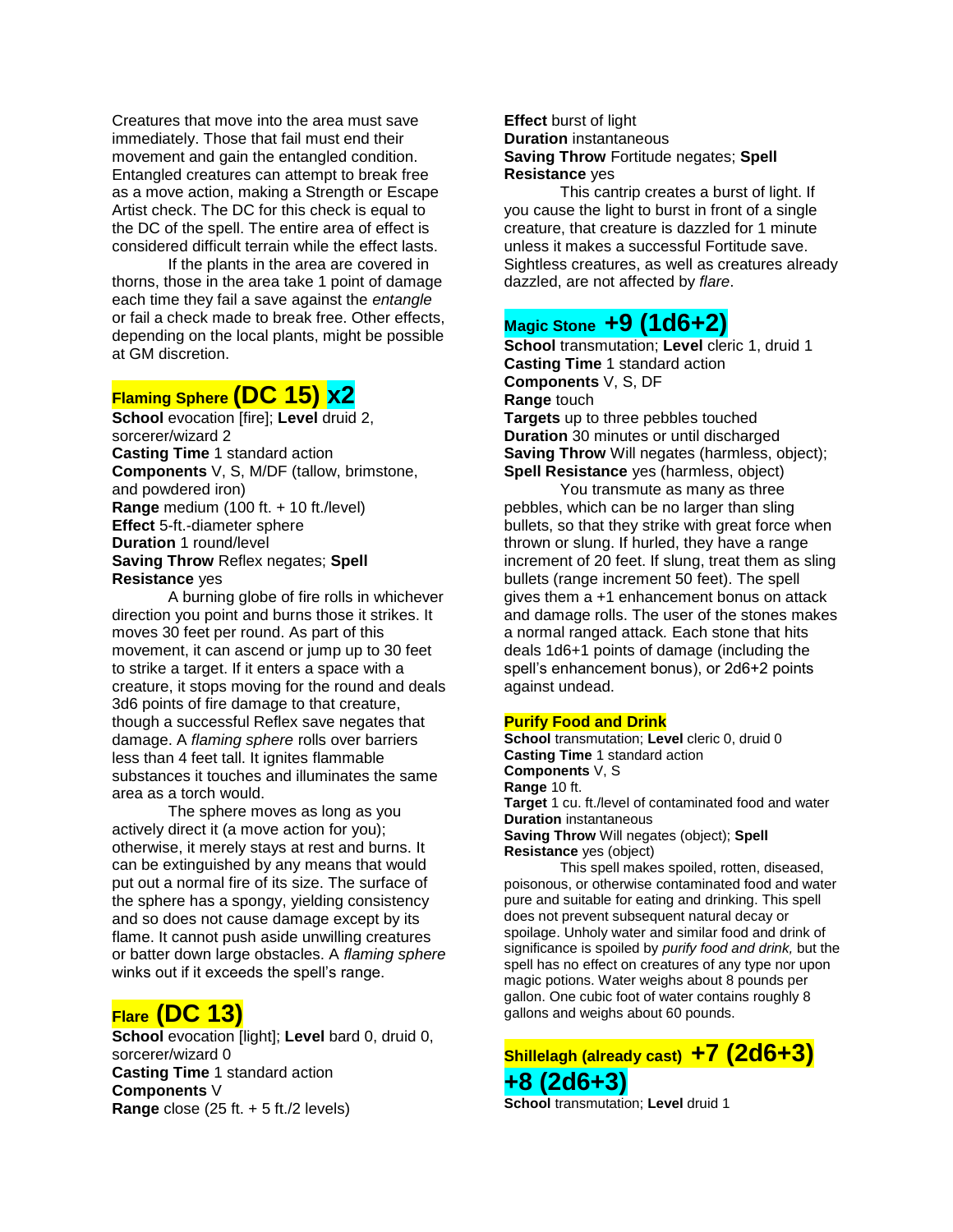**Casting Time** 1 standard action **Components** V, S, DF **Range** touch **Target** one touched nonmagical oak club or quarterstaff **Duration** 1 min./level **Saving Throw** Will negates (object); **Spell Resistance** yes (object)

Your own nonmagical club or quarterstaff becomes a weapon with a +1 enhancement bonus on attack and damage rolls. A quarterstaff gains this enhancement for both ends of the weapon. It deals damage as if it were two size categories larger (a Small club or quarterstaff so transmuted deals 1d8 points of damage, a Medium 2d6, and a Large 3d6), +1 for its enhancement bonus. These effects only occur when the weapon is wielded by you. If you do not wield it, the weapon behaves as if unaffected by this spell.

#### **Summon Nature's Ally I**

**School** conjuration (summoning); **Level** druid 1, ranger 1 **Casting Time** 1 round **Components** V, S, DF **Range** close (25 ft. + 5 ft./2 levels) **Effect** one summoned creature **Duration** 1 round/level (D) **Saving Throw** none; **Spell Resistance** no

This spell summons to your side a natural creature (typically an animal, fey, magical beast, outsider with the elemental subtype, or a giant). The summoned ally appears where you designate and acts immediately, on your turn. It attacks your opponents to the best of its ability. If you can communicate with the creature, you can direct it not to attack, to attack particular enemies, or to perform other actions as you command.

A summoned monster cannot summon or otherwise conjure another creature, nor can it use any teleportation or planar travel abilities. Creatures cannot be summoned into an environment that cannot support them. Creatures summoned using this spell cannot use spells or spell-like abilities that duplicate spells that have expensive material components (such as *wish*).

The spell conjures one of the creatures from the 1st Level list on Table 10–2. You choose which kind of creature to summon, and you can change that choice each time you cast the spell. All the creatures on the table are neutral unless otherwise noted.

When you use a summoning spell to summon a creature with an alignment or elemental subtype, it is a spell of that type. All creatures summoned with this spell without

alignment subtypes have an alignment that matches yours, regardless of their usual alignment. Summoning these creatures makes the summoning spell's type match your alignment.

#### **Summon Nature's Ally II**

**School** conjuration (summoning); **Level** druid 2, ranger 2

This spell functions as *summon nature's ally I,* except that you summon one 2nd-level creature or 1d3 1st-level creatures of the same kind.

#### **Summon Nature's Ally III**

**School** conjuration (summoning) [see text]; **Level** druid 3, ranger 3

This spell functions like *summon nature's ally I,* except that you can summon one 3rd-level creature, 1d3 2nd-level creatures of the same kind, or 1d4+1 1st-level creatures of the same kind.

### **Table 10–2: Summon Nature's Ally**

|                  | .              |
|------------------|----------------|
| <b>1st Level</b> | <b>Subtype</b> |
| Dire rat         |                |
| Dolphin          |                |
| Dog              |                |
| Eagle            |                |
| Frog, poison     |                |
| Giant centipede  |                |
| Fire beetle      |                |
| Mite (gremlin)   |                |
| Pony (horse)     |                |
| Stirge           |                |
| Viper (snake)    |                |

| 2nd Level           | <b>Subtype</b> |
|---------------------|----------------|
| Ant, giant (worker) |                |
| Elemental (Small)   | Elemental      |
| Giant frog          |                |
| Giant spider        |                |
| Goblin dog          |                |
| Horse               |                |
| Hyena               |                |
| Octopus             |                |
| Squid               |                |
| Wolf                |                |

| <b>3rd Level</b>        | <b>Subtype</b> |
|-------------------------|----------------|
| Ant, giant (soldier)    |                |
| Ape                     |                |
| Aurochs (herd animal) - |                |
| Boar                    |                |
| Cheetah                 |                |
| Constrictor snake       |                |
| Crocodile               |                |
| Dire bat                |                |
| Electric eel            |                |
| Giant crab              |                |
| Leopard (cat)           |                |
|                         |                |